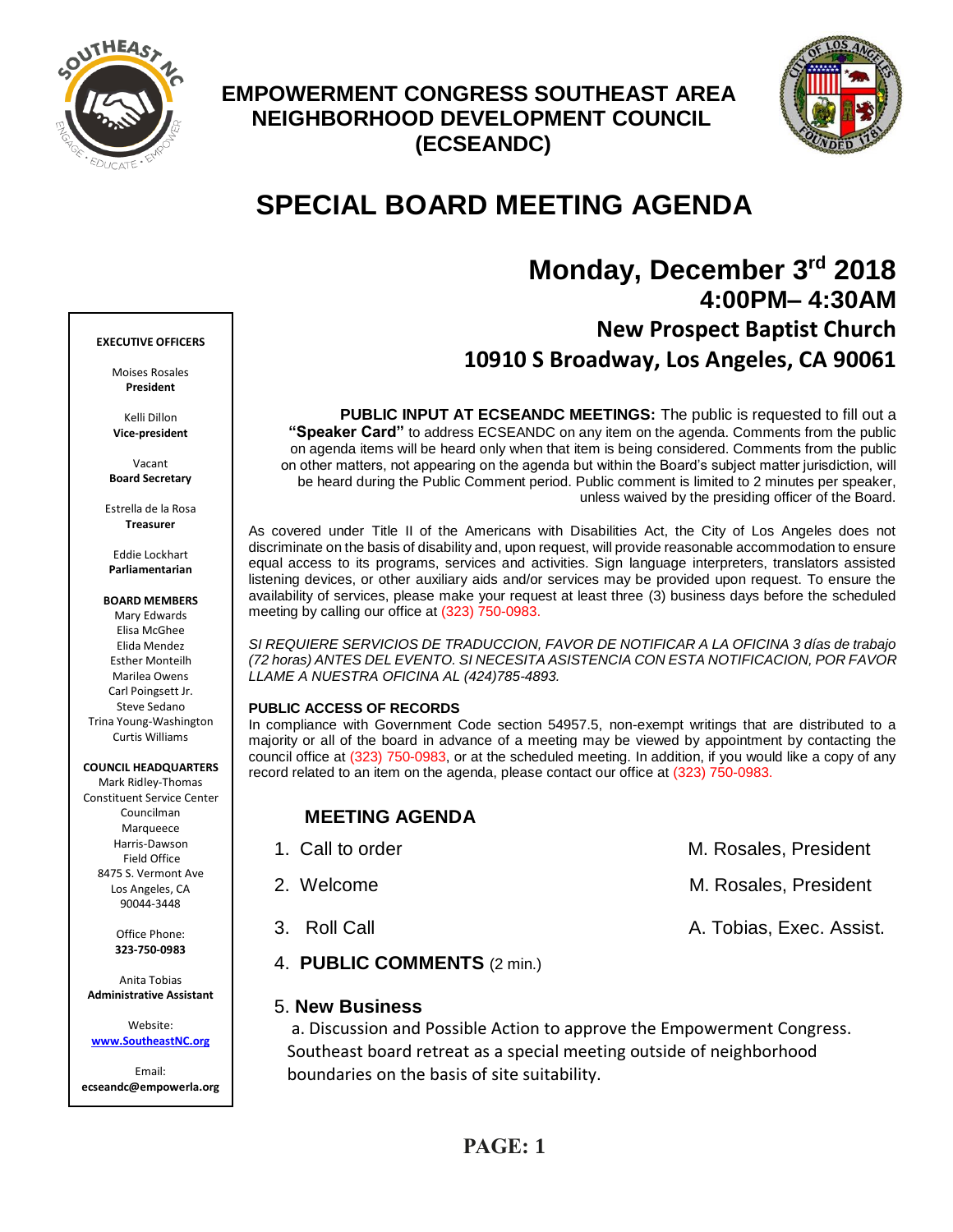b. Discussion and Possible Action to approve the Empowerment Congress Southeast board retreat for [December 8th, 2018](calendar:T2:December%208th,%202018) from [10am -](calendar:T1:10am%20-%204pm) 4pm with a budget in the amount of \$1500.

- b1. Location:Community Coalition
- b2. Date: December 8<sup>th</sup> 2018
- b3. Time: 10AM to 4PM
- b4. Budget: (not to exceed \$1500)
- b5. Vendors: Community Coalition, Harold and Belle's

## **END OF ACTION ITEMS**

Committee Reports and possible board action (4 min. per committee)

- a. Budget Committee Chair **1988** E. dela Rosa
- b. Outreach Committee Chair **Daniel Access** M. Rosales
- c. Quality of Life Committee Chair F. Washington
- d. Beautification Committee Chair F. Monteilh
- e. Public Safety Committee Chair. E. Lockheart
- f. Youth/ Young Adults Comm. Chair Vacant
- g. Land Use Committee Chair **E. McGhee**
- h. Hospitality Committee Chair M. Edwards
- i. Social Media Chair **Chair F. McGhee**
- j. Budget Representative **-E. McGhee**
- k. SLAANC Representative -E. McGhee
- 
- 
- 
- 
- 
- 
- 
- 
- 
- 
- 
- 6. **Board Vacancy:** Discussion and Possible Board Vote (5 min.) Below are the ECSEANDC vacant board seats. Please See Bylaws for Duties &

Responsibilities also Article 6 section 2E page 9. **VACANCY -**

- **a) Member At-Large Rep #3**
- **b) Member At-Large Rep #4**
- **c) Board Secretary**
- **d) Parliamentarian**
- 7. Board member Comments (2 min.)
- 8. President Closing Comments (5 min.)
- 9. Adjournment

**ANNOUNCEMENTS**

# **NEXT Southeast Council MEETING – January 22th 2019 @6:30p.m. Location:TBD**